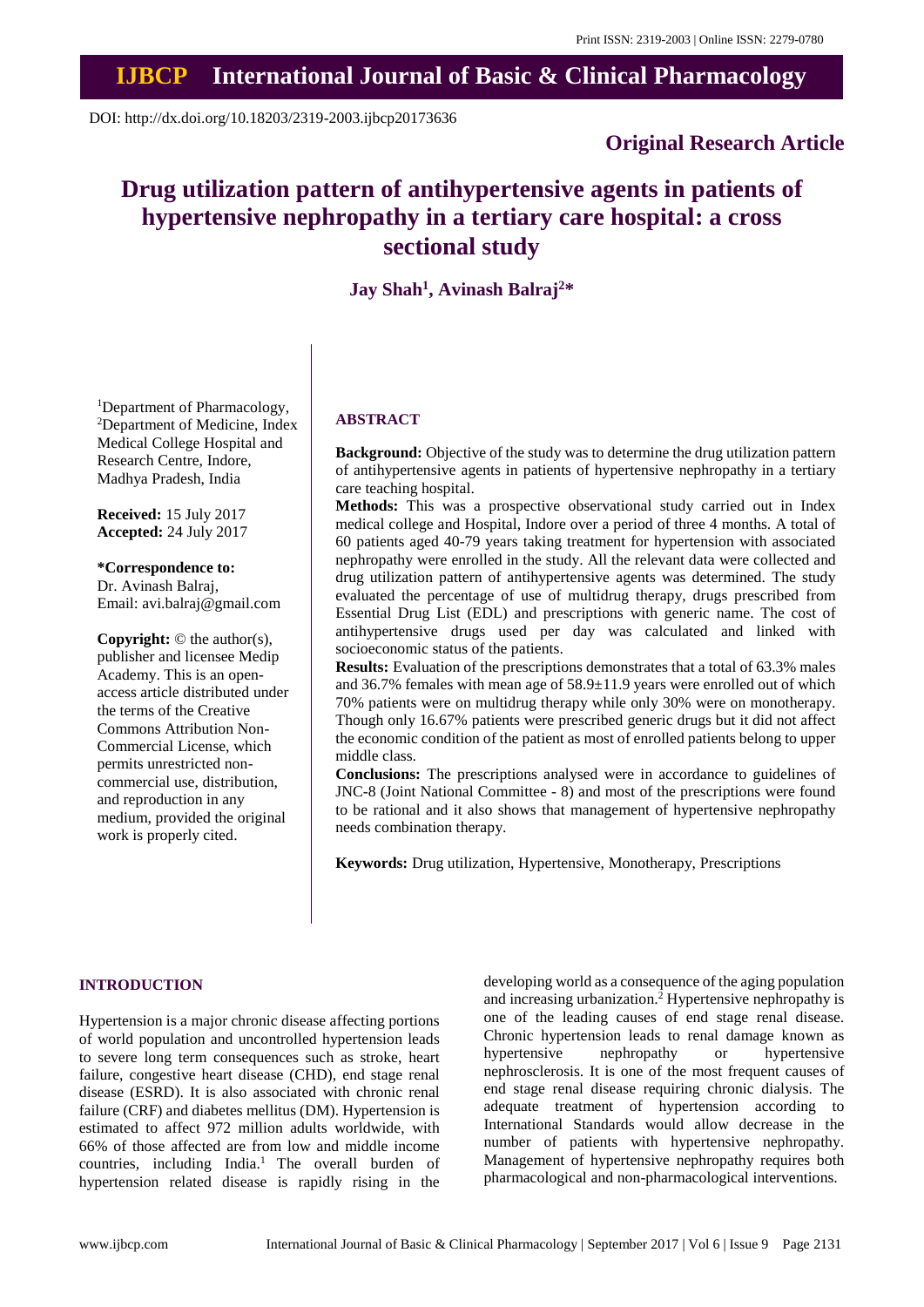Poor management affects the morbidity and mortality of the patient and on the other hand pharmacological management is associated with many adverse effects like hypotension, GI disturbances, impaired sexual function etc. which adversely affects the quality of life of patients. Drug utilization study is a component of medical audit that monitors and evaluates prescribing practices and recommends necessary modifications to achieve rational drug use and is defined as "marketing, distribution, prescription and use of drugs in a society, with special emphasis on resulting medical, social and economic consequences" Drug utilization research also provides insight into the efficiency of drug use i.e. whether a certain drug therapy provides value for money and the results of such research can be used to help to set priorities for the rational allocation of health care budgets. The ultimate goal of drug utilization research must be to assess whether drug therapies is rational or not. In this regard, a drug utilization study was conducted to determine the drug utilization pattern of antihypertensive agents in patients of hypertensive nephropathy in a tertiary care teaching hospital.

## **METHODS**

This was a prospective observational study conducted in Department of Pharmacology at Index medical college and Hospital, Indore. The study intended to determine the drug prescribing pattern in adult patients diagnosed as hypertensive with its complications attending tertiary care centre. Patients over 40 years of age diagnosed with and treated for hypertension, attending the facility for at least 3 months were included in our study. There are specific "chronic diseases/life style diseases days" at our Hospital where physician consultation is facilitated for diseases such as hypertension, diabetes mellitus and asthma.

#### *Inclusion criteria*

- Patients above the 40 years of ager group,
- Patients who could understand and were able to adhere to the dosing and visit schedules

#### *Exclusion criteria*

- Patients having any systemic diseases
- Those who were not willing to participate

Informed consent was taken from the patients. Eight different groups of anti-hypertensive drugs were screened namely Angiotensin converting enzyme inhibitors (ACEIs), Angiotensin receptor blockers (ARBs), Calcium channel blockers (CCBs), beta blockers (BBs), α blockers, α agonists, diuretics and Fixed Dose Combinations (FDCs).

# **RESULTS**

During the study period a total of 60 prescriptions were evaluated. All the patients were literate and most of them (76%) belonged to class II (upper middle class) according to modified kuppuswamy scale which has been summarized in Table 1. The mean age was 58.9±11.9 years and is depicted in Table 2. On an average 63% of the prescriptions were of male patients. 40% of the prescriptions were found to be with monotherapy while 60% were with multidrug regimen amongst which a combination of Calcium channel blocker, beta blocker and diuretics was the most commonly prescribed multidrug therapy.

## **Table 1: Socioeconomic status (Modified Kuppuswamy Scale).**

| Sr. no | <b>Class</b> | <b>Percentage</b> |
|--------|--------------|-------------------|
|        | Class I      |                   |
|        | Class II     | 76                |
|        | Class III    | 16                |
|        | Class IV     |                   |
|        | Class V      |                   |

#### **Table 2: Age and sex wise distribution.**

| Parameters 40-49    | 50-59 | 60-69 | 70-79                                     |
|---------------------|-------|-------|-------------------------------------------|
| Mean age            |       |       | $44+3.04$ $55+3.29$ $66+2.65$ $70.5+0.71$ |
| Veg non-veg $17:12$ | 7:12  | 7(0)  | 3.2                                       |

Amongst the various drugs prescribed in our study group, calcium channel blocker ranked first followed by beta blockers and then diuretics were a good percentage of drugs being prescribed from essential drug list 2011.

The cost of antihypertensive drugs per prescription per day is shown with the help of a Table 3.

# **Table 3: Cost of antihypertensive drugs per prescription per day.**

| <b>Drugs</b>          | Cost                   |
|-----------------------|------------------------|
| Monotherapy           | Rs. 0.472 to Rs. 16.23 |
| Dual therapy          | Rs. 1.972 to Rs. 23.49 |
| <b>Triple Therapy</b> | Rs. 2.672 to Rs. 30.18 |
| Polytherapy           | Rs. 5.622 to Rs. 39.88 |

#### **DISCUSSION**

Out of the 60 prescriptions evaluated in our study, 38 (63.3%) were males and 22 (36.7%) were females. Males predominated in the study population which is in agreement with the results of various other studies.<sup>3,4</sup>

The (mean $\pm$ SD) age of the patients was 58.9 $\pm$ 11.9 years with a range between 40 and 79 years. It was higher than that reported in other studies.4,5 This difference could be because of the reason that we did not include younger patients in our study group. Mostly combination therapy was used in our study when compared with the monotherapy which was in accordance with earlier studies.6,7 Combinations of anti-hypertensive drugs with